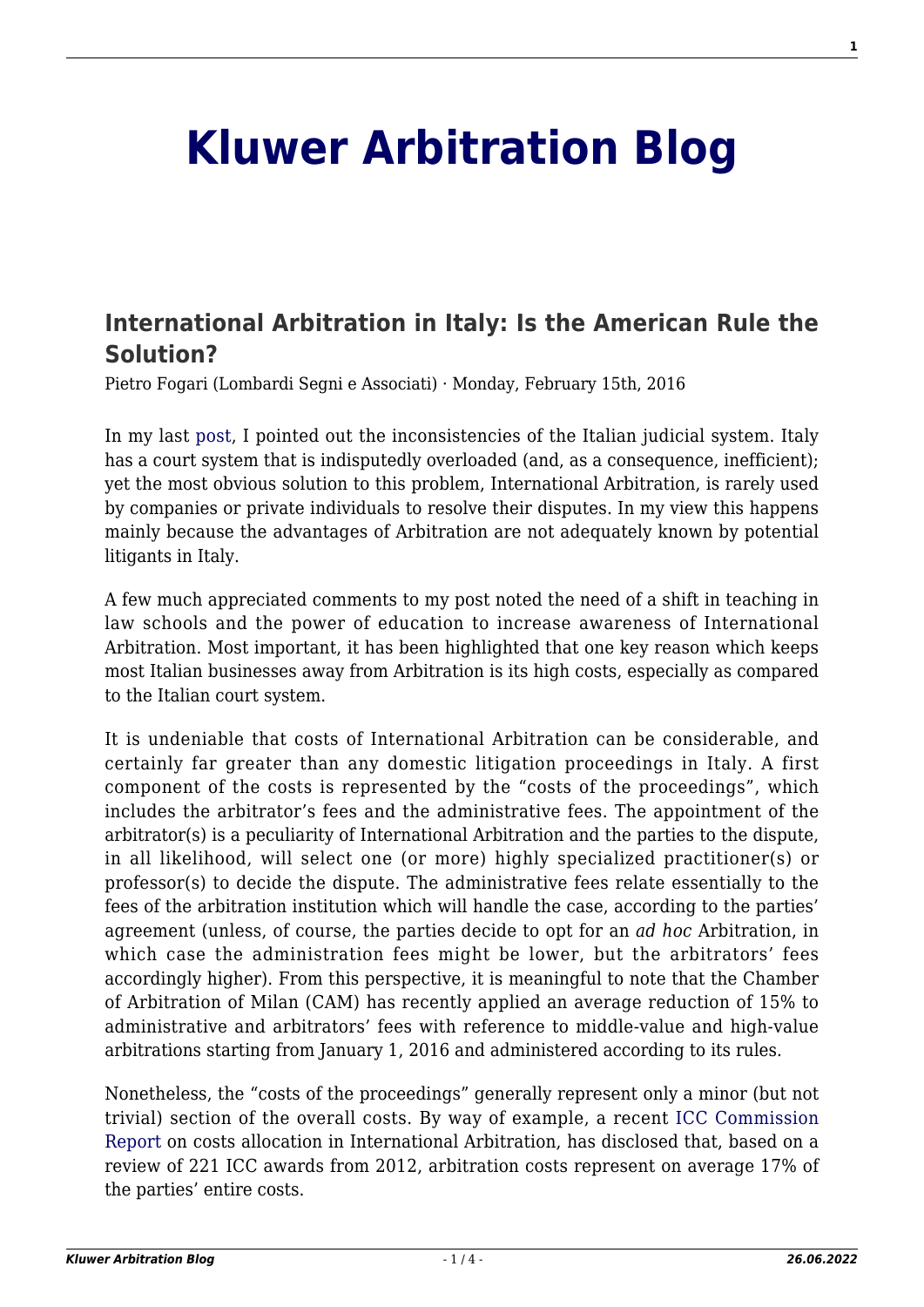Conversely, the main component of the costs is represented by the "costs of the parties", and especially by counsels' fees. On the one side, International Arbitration still remains a specialist practice area, where only skilled and experienced counsels/law firms are able to provide adequate legal assistance, especially in Italy. On the other side, International Arbitration is highly demanding, the timelines are usually tight (a valuable element for the parties) and, hence, a considerable amount of work is required to counsels.

Most relevant, the parties have to deal with the prospect of losing the dispute and the risk of having to pay the fees of the counterparty's counsel, according to the English Rule, also known as "losers pays" or "costs follow the event" (CFTE). Originally derived from Roman Law, the English Rule is conceptually based on the principles of fairness, equity and fair economic allocation of costs. The rationale behind it is clear: to indemnify the winning party; i.e., a party should be no worse off as a result of vindicating its rights. Nowadays, the English Rule is generally adopted by the court systems of most countries, including Italy, and as default rule in commercial arbitration.

A traditional alternative to the English rule is the American Rule, according to which each party shall bear its own costs (normally, when the American Rule is adopted, the "costs of the proceedings" are equally split between the parties). The American Rule has been in place for many years, supposedly established by the U.S. Supreme Court in *Arcambel v Wiseman*, 3 U.S. (3 Dall.) 306 (1796).

In this blog piece I propose that the Italian arbitral institutions should adopt a novel approach in seeking to win over Italy to the idea of International Arbitration. They should adopt the American Rule as their default rule on costs.

On what do I base my proposal? First, and most crucially, the American Rule would provide the parties with certainty throughout the process in terms of costs. Each party will be able to understand and manage the costs of the Arbitration as they will only be paying their own legal fees, and will not be concerned about paying more legal fees following an arbitral award. I believe that certainty of fixed costs under the American Rule will make Arbitration more attractive to Italian parties than the potential risk of indefinite costs under the English Rule.

Furthermore, the American Rule would allow greater certainty by reducing inconsistencies in costs awards. It is certainly arguable that awards of costs and fees in International Arbitration are not as consistent or predictable as they could be. Parties in very similar situations receive different costs results and this, I would argue, undermines the legitimacy of the entire arbitral process. An example of this inconsistency of practices adopted by arbitral institutions often takes place when a party wins only partially its claim. Some tribunals will award costs in proportion to the party's level of success (if the claimant is successful on 75% of its claim, they are awarded 75% of its costs). Other tribunals will set off the successful party's award of costs against the reimbursement claims (the claimant is successful on 75% of its claim, so it receives 75% of their costs minus the costs of the other side of 25%).

Second, the American Rule would eliminate the (sometimes) hard process of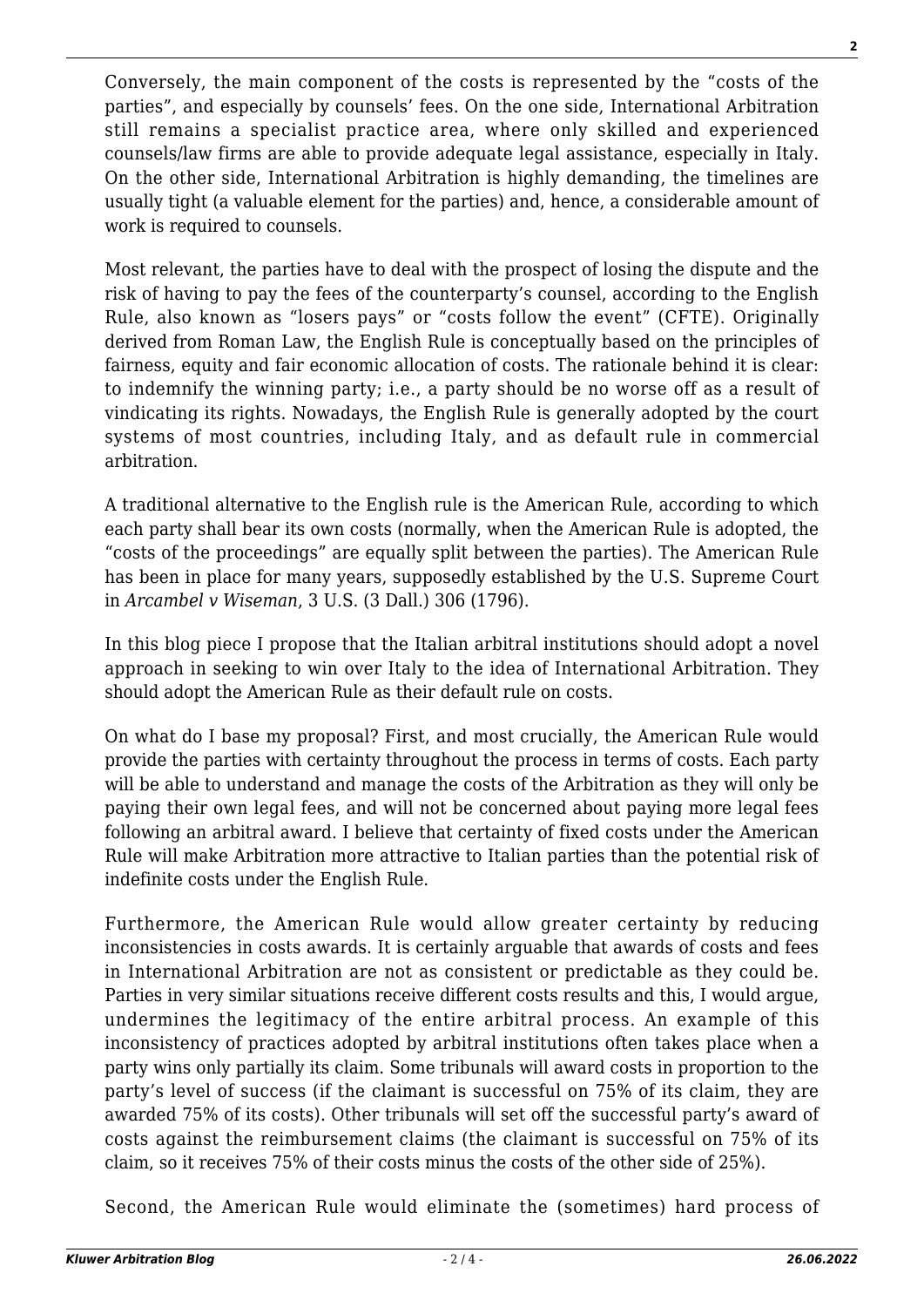establishing which party actually prevailed in a claim. Establishing the "winner" is often not straightforward. For instance, suppose that a corporation and its directors are sued by its shareholders for a questionable transaction. Since the defendants are worried about the consequences of the claim, they decide to rescind the transaction and the action by the shareholders is subsequently dismissed. In this case, I would suggest it would be unfair to have the claimants pay the fees of the corporation's counsel, even if the claimants technically lost the case.

Third, the American Rule would eliminate the injustice of having the claimant-loser pay the counterparty's costs when a claim, which is meritorious and brought in good faith, fails for reasons unrelated to the claim (e.g., novel interpretations of the law, refusal of witnesses to testify, tribunal error, etc). Also in these cases, in my view, it would be extremely unfair to impose a costs penalty on a claimant who lost the case on an unforeseeable event.

Fourth, it is an arguable proposition that the American Rule would encourage settlements better than the English Rule. A number of interesting and thoughtprovoking studies were conducted in the early 1970s by William Landes, Richard Posner and John Gould, and suggest that, by adopting the American Rule, the initial gap between the parties would be lower and it would be easier to bridge it, the counsel's fees not being "mingled" with the amount in dispute.

Lastly, the American Rule would protect financially weaker parties and encourage them to defend their rights. When the U.S. Supreme Court first adopted the American Rule in 1976 a key policy reason was the access to justice: less financially capable parties may be deterred from the prospect of claiming or defending through Arbitration if they fear a large costs award against them if they lose.

As mentioned above, the application of the American Rule as the default rule within the Italian arbitral institutions (along with a certain degree of flexibility of the Tribunals, of course) might be a solution to the issue of costs, by raising the degree of certainty and lowering (or, better, distributing) the overall costs since the outset. From this perspective, Italy not only might be regarded as one of the few worldwide countries adopting a different method of allocating costs between the parties in International Arbitration (thus representing a viable and unique alternative to many foreign courts/arbitration institutions), but it might introduce an alternative to its own court system, where the English Rule governs costs allocation.

## **Profile Navigator and Relationship Indicator**

*To make sure you do not miss out on regular updates from the Kluwer Arbitration Blog, please subscribe [here](http://arbitrationblog.kluwerarbitration.com/newsletter/). To submit a proposal for a blog post, please consult our [Editorial Guidelines.](http://arbitrationblog.kluwerarbitration.com/editorial-guidelines/)*